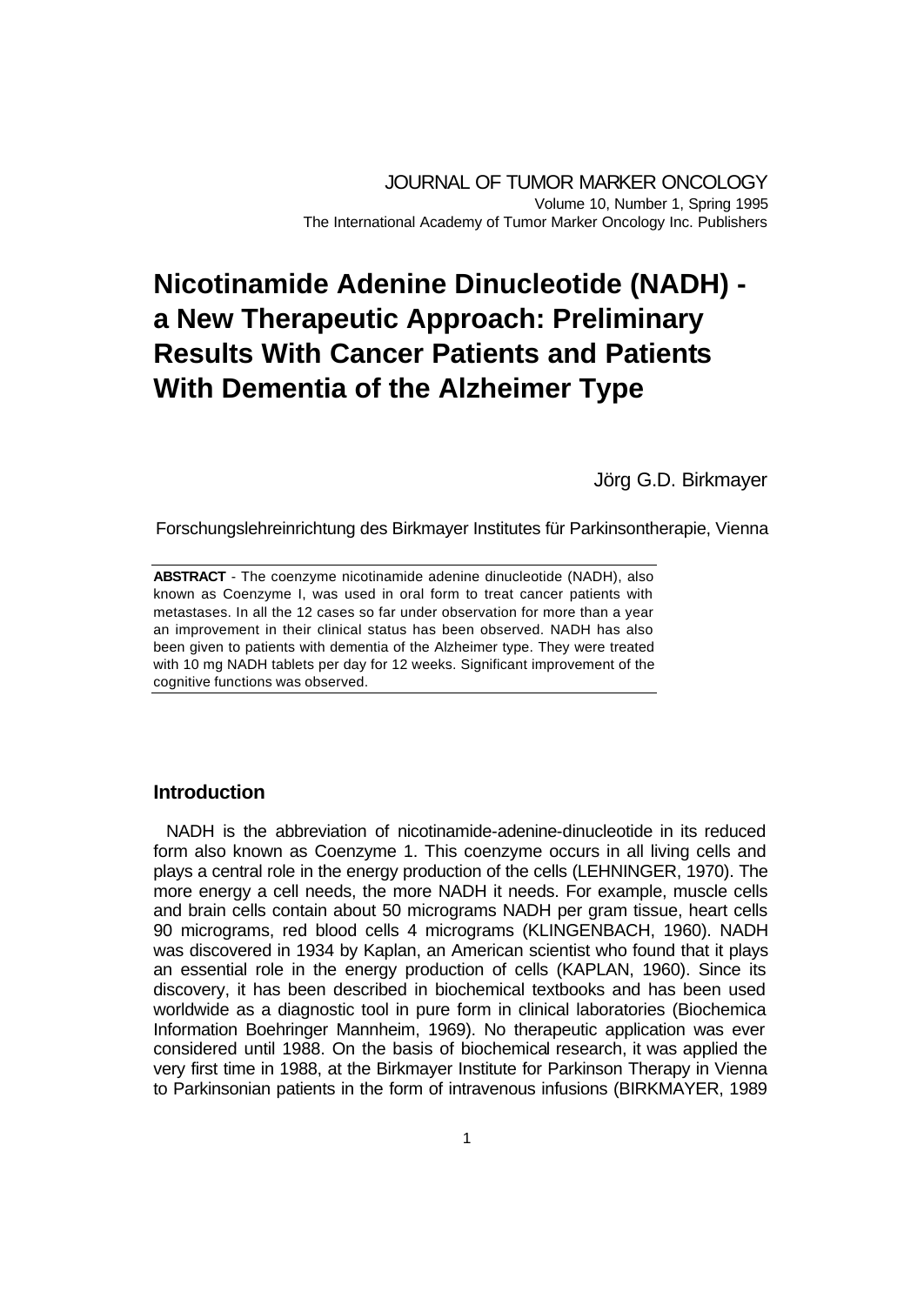a, b, c). After three years of extensive research, an oral form of NADH was developed. These tablets have been given to more than two thousand Parkinsonian and depressed patients and showed a beneficial effect (BIRKMAYER et al., 1990 a,b, 1993) To date, after more than three years of clinical experience, no adverse reactions or side effects have been observed.

The reasons for using NADH in the treatment of cancer patients are various. First, NADH acts as an energy supplement providing the patient with more physical strength. This effect we have observed when using NADH to Parkinsonian patients. More than 2000 Parkinsonian patients have been treated so far with NADH and all of them reported a beneficial energetic effect related to this substance (BIRKMAYER et al., 1991, 1993).

The second reason was that NADH promotes phagocytosis by providing the necessary energy for the entire process (GRISHAM & EVERSE, 1982). Monocytes, macrophages and the polymorph nuclear leucocytes are capable of phagocytosis. All these cells are able to ingest foreign matters and most phagocytes are also able to extricate toxic material in order to kill foreign cells. This is a need for higher organisms to remove foreign matters such as bacteria or cell débris. Phagocytosis therefore plays a critical role in fighting and destroying cancer cells. During the first step of phagocytosis the metabolic activity in the phagocytic cells increases. Oxygen consumption rises considerably most of which is converted to superoxygen and hydrogen peroxide. This phenomenon is generally referred to as the "metabolic burst" (ROOS and WEENING 1979). The production of large amounts of superoxyde and hydrogen peroxide appears to be one of the initial steps leading to the destruction of the ingested material. NADH plays an essential role in the "metabolic burst" and so does NADPH. Assuming that additional NADH will provide further energy for the metabolic burst we started treating cancer patients with a stable oral, ingestable and absorbable form of NADH.

The reasons for treating Alzheimer patients with NADH were several. As has been shown by GOTTFRIES et al. (1984) that the deficiency of neurotransmitters in the brain of Alzheimer patients is not only restricted to acetylcholine but holds also for dopamine and noradrenaline. We have shown in in-vitro studies that NADH is able to stimulate the dopamine production in pheochromocytoma cells up to sixfold (VRECKO et al., 1993). Furthermore, it could be demonstrated that NADH applied intraperitoneally into rats increases the dopamine and noradrenaline biosynthesis in specific areas of the brain such as substantia nigra and nucleus accumbens (GARDIER, 1994, personal communications). Both brain regions play a central role in alertness and recognition. In addition, we found that symptoms of dementia which many Parkinsonian patients developed, in particular after longer duration of the disease, improved under the treatment of NADH (BIRKMAYER et al., 1993). All these observations prompted us to try NADH with patients suffering from dementia of the Alzheimer type.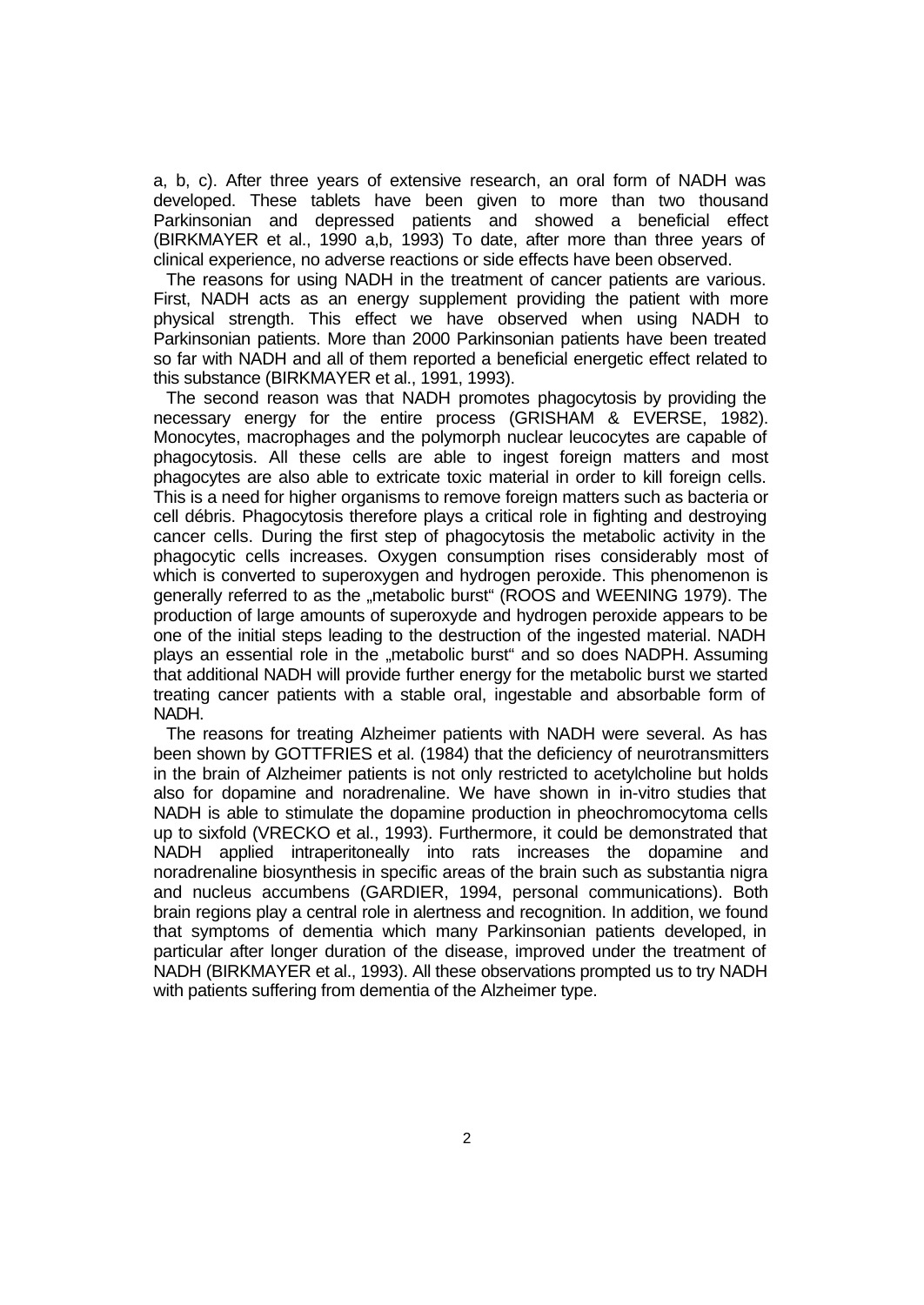## **Materials and Methods**

#### *Cancer patients criteria for selection*

Patients included in our trial were selected on the basis that treatment with chemo- and/or radiotherapy became ineffective and that the disease was progressing. 6 patients have been included in the first trial and have been observed now for at least 9 months Alzheimer patients were selected on the basis of measurable cognitive dysfunction. They should exhibit a global deterioration scale of at least 3 and a mini-mental state score between 12 and 24. Other neurological psychiatric or clinical significant sytemic diseases, alcohol and drug abuse were exclusion criteria. The clinical assessment of the efficacy of the NADH treatment was performed on the basis of the global deterioration scale (GDS) (REISBERG et al., 1988) and the mini-mental state score (MMSE) (FOLSTEIN et al., 1975). The clinical assessment of the efficacy of the NADH treatment of cancer patients was done by instrumental tests such as X-ray, CT scan and MRI which could reveal changes in the size of metastases or of primary tumours.

# **Results**

#### *Cancer patient case descriptions*

Case 1: Female, aged 63, August 1989, operation for invasive duct carcinoma. One year later multiple liver and bone metastases detected. Four therapy cycles, according to the CMF diagram, further increase of liver and bone metastases. Pain only reducible with the strongest analgesics. Since January 1991 NADH, initially three times a week 12.5 mg, intravenously, and then after four weeks parenteral therapy change to NADH orally, 5 mg every day. April 1991 radiological detection of metastasis regression, some foci greatly reduced in size and some completely disappeared. The oral NADH therapy was continued. A check in 1991 using CT scanning revealed a further marked regression of the liver metastases and the bone metastases were virtually undetectable. Patient free from pain and no longer requires analgesics. The serum concentration of CA15.3 dropped from 65.0 (Jan. 1991) to 24 (Aug. 1994).

Case 2: Male, aged 59, colon carcinoma three years earlier, 1990 sonographic and radiological detection of multiple liver metastases of cherry to plum size. Two chemotherapy cycles, Myleran or Endoxan unsuccessful, liver foci increased in size. December 1990 start of therapy with NADH, initially 12.5 mg intravenously three times a week and after four weeks change of therapy to NADH orally, 5 mg, every day. March 1991 sonographic detection of reduced liver foci size. June 1991 Check by CT scanning and sonography revealed an almost complete disappearance of the metastases in the liver. Subjectively the patient feels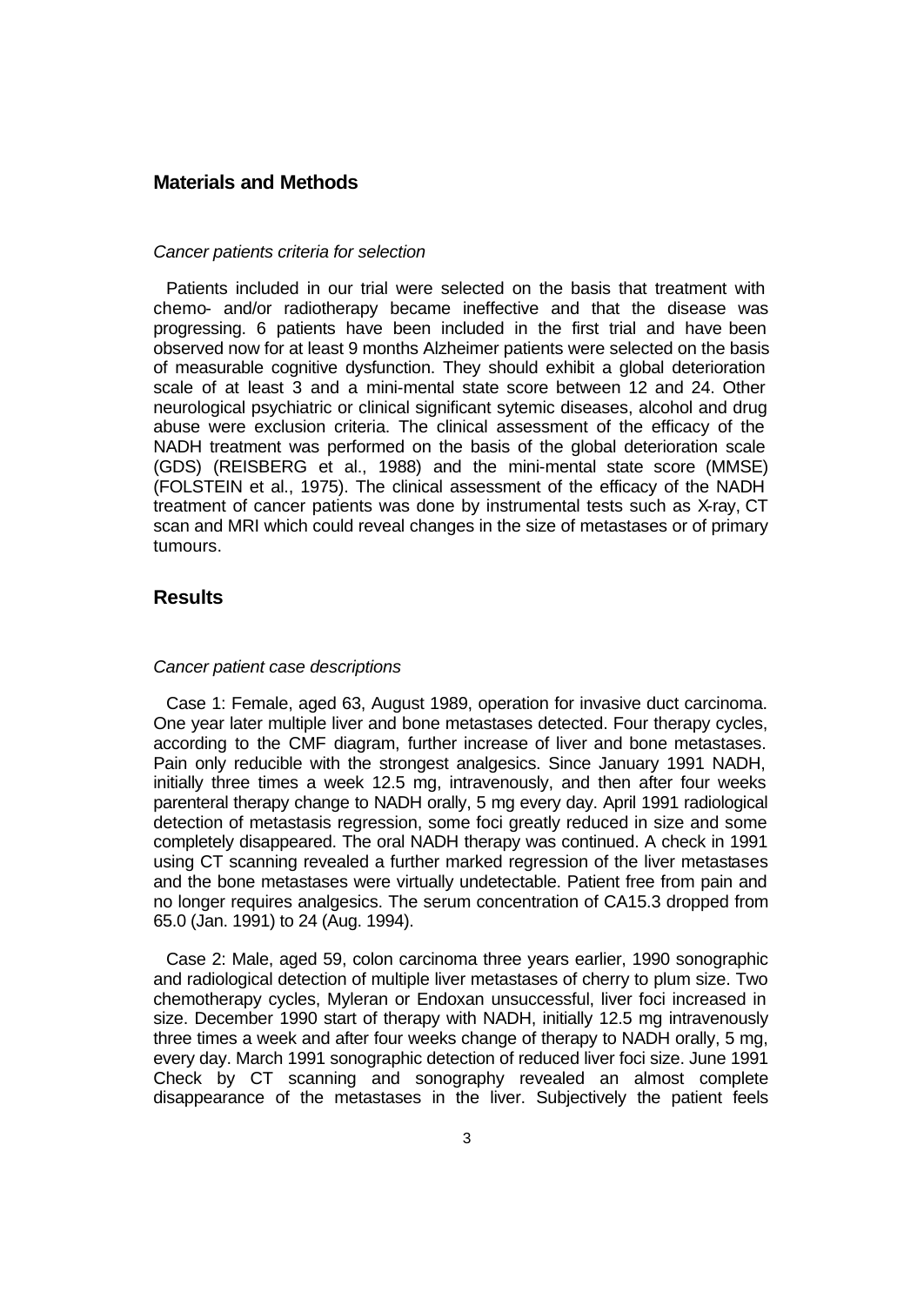extremely well. The tumor marker CEA was 110 (Dec. 1990) and declined to 22 by Nov. 1994.

Case 3: Female, aged 52, three years earlier quadrantectomy due to invasive scirrhous carcinoma of the breast. In January 1990 vertebral metastases were detected, April 1990 liver metastases were discovered by ultrasonics examinations. Therapy with Novaldex lead to no regression of the metastases. Also no response to a therapy cycle according to the CMF diagram was observed. November 1990 intravenous administration of NADH 12.5 mg every other day was stated. After four weeks it was changed to NADH orally, 5 mg every day. Two months after the start of NADH therapy clear regression of liver metastases, as well as disappearance/reduction of vertebral metastases. A Check in June 1991 revealed complete regression of the bone metastases. Liver metastases were greatly reduced or foci no longer detectable. CEA and CA15.3 were 45 and 92 by April 1990. The last control in October 1994 showed CEA to be 14 and CA15.3 to 18.5.

Case 4: Male, aged 66, February 1990 parvicellular bronchial carcinoma was diagnosed, multiple foci in both pulmonary lobes were formed. Cytostatic therapy with methotrexate and Endoxan led to no regression. In October 1990, NADH was administered parenterally (10 mg intravenously) every other day. Radiographic check in 1991 revealed the remission of the neoplastic foci both as regards to number and size. NADH therapy was continued with 10 mg orally every day. A Check in May 1991 by CT scanning confirmed a further reduction of tumor foci in both pulmonary lobes.

Case 5: Male, aged 72, November 1990 diagnosis of a tumor mass in the liver (8-10 cm in diameter). In summer 1993 multiple lung metastases of various size have been found in the CT scan. Patient denied surgical intervention as well as chemo- or radiotherapy. Since spring 1994 he is taking one tablet of NADH every day. Control examination by X-ray and computertomography showed no increase of the lung metastases and a reduction of the liver mass with indications of formation of necroses in the center of the tumor. The patient feels subjectively well and has no pain. The lung cancer associated tumor marker CYFRA 21-1 was 35 before NADH therapy (April 94) and 21 in December 1994. The carcinoembryonic antigen CEA levels were measured to be 67 in April 94 and 28 in December 94.

Case 6: Female, aged 55. February 1992 lymphnode metastases of an poorly differentiated mammary carcinoma were detected in left neck region. The CA15.3 value was 37.0, the CEA level 13.5 and the TPS 145 in March 1992. The primary tumor could not be localized. The patient denied chemo- and/or radiotherapy. She was given 5 mg NADH every day. A year later the previous palpable lymphnode metastase had disappeared. The tumor marker tests CA 15.3, CEA and TPS were 15.0, 8.0 and 95 respectively in July 94. Computer tomography and bone scan did not show any metastases (June 94).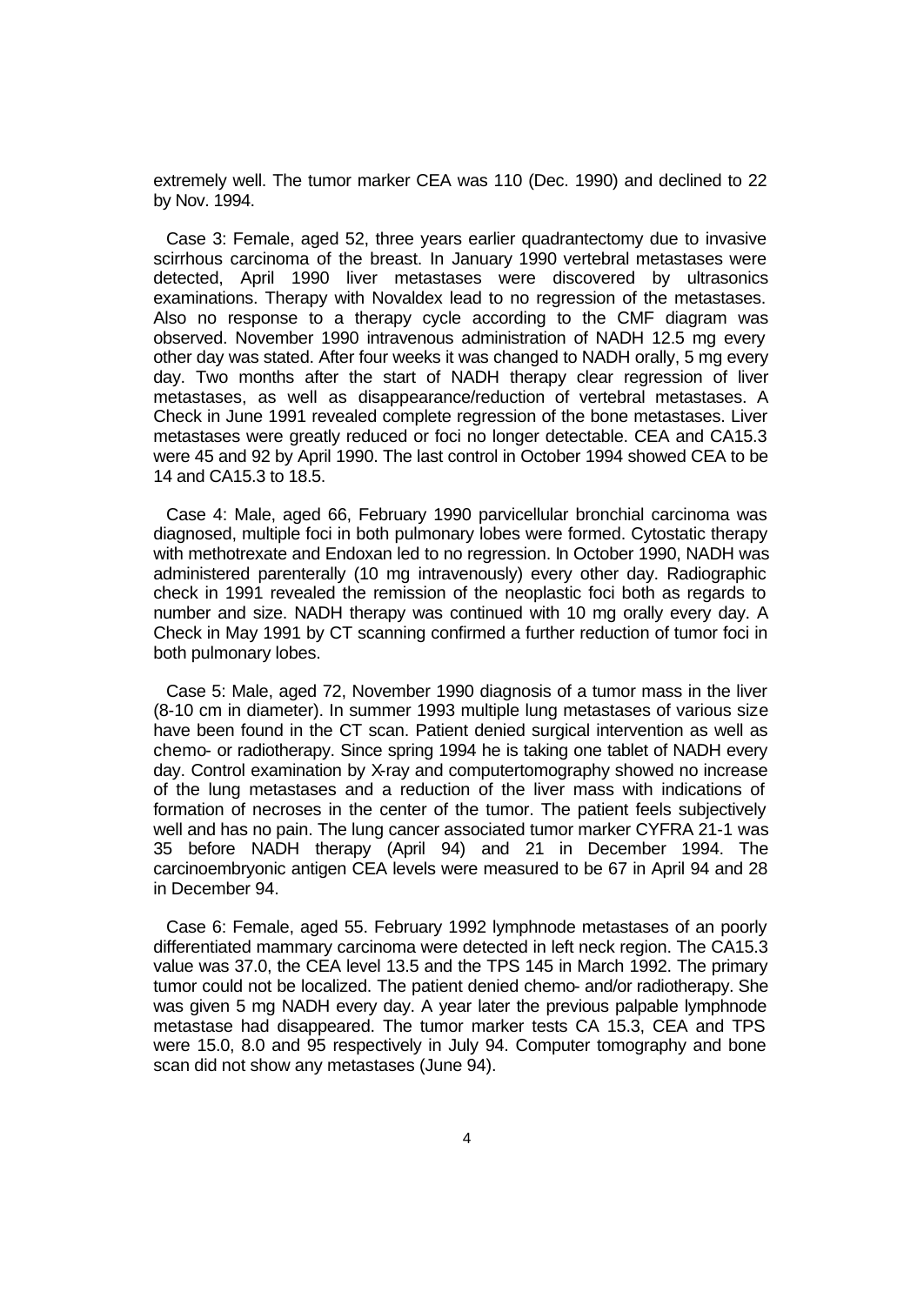### *Patients with dementia of the Alzheimer type*

## Case report:

Case 1: A 79-year old female patient living in New York had been diagnosed dementia of the Alzheimer type at Mount Sinai Hospital. She was unable to tell the time and the place where she lives and to name objects. Her mini-mental state rating was 6 before therapy. Her global deterioration scale (GDS) was 6. Indicating severe cognitive decline, she was entirely dependent on care-givers and was largely unaware of recent events and experience in their lives. The patient received 2 tablets of NADH (5 mg per tablet), total daily dosis 10 mg every day. After 2 months, the patient was examined again and revealed a remarkable improvement of her cognitive function and mental capabilities. She was able to name objects auch as a car, aeroplane, streets, bridges. Objectively, her MMS scale increased to 18 and the GDS value decreased to 3. The patient is taking NADH on a daily basis now for more than 9 months without any adverse or side effects. The care-giver realized additional slight, but significant improvements.

Case 2: A 61-year female patient living in Italy was the manager of a medium large company before. Symptoms of cognitive disfunction were revealed. She had been diagnosed dementia of the Alzheimer type at the University of Rome before she visited our institute in Vienna. At our examination she was unable to name simple objects such as table, chair, window or a door. She could not complete sentences. However, she realised her incapability to communicate with people at her home or per telephone and therefore her impetus for conversation was rather low. Her mini-mental state score was 12 and the GDS rating scale was 6 before starting the therapy. She received 2 tablets NADH every day (10 mg total daily dosis). After 2 months of therapy the patient was reexamined again. A remarkable improvement could be observed. The mini-mental scale rating increased to 21 and the GDS rating to 4. The patient has been taking 10 mg NADH for more than 6 months now. No side-effects were reported from the care-giver nor did the patients complain of any.

Case 3: A 63-year old male patient had noticed symptoms of forgetfulness and problems with recognition for about 6 years. A neurological examination revealed clearly diminished mental capacity with a MS value of 10 and a GDS value of 5. The patient was diagnosed with dementia of the Alzheimer type. After treatment with 10 mg of NADH orally daily, he was examined again after 10 weeks. The cognitive abilities clearly had improved. He could solve simple mathematical problems such as additions and had no difficulty in finding words. His MMS value rose to 22, his GDS value was determined to be 3. This patient was the very first to be treated with NADH. After 4 months the treatment was discontinued for 1 year. During that period a decline in certain brain functions was observed. The MMS value decreased to 16 and the GDS score to 4. On the patient´s wish a renewed oral treatment (10 mg NADH per day) was started which led to an improvement of the brain function after 2 months which was even slightly better than before stopping the therapy.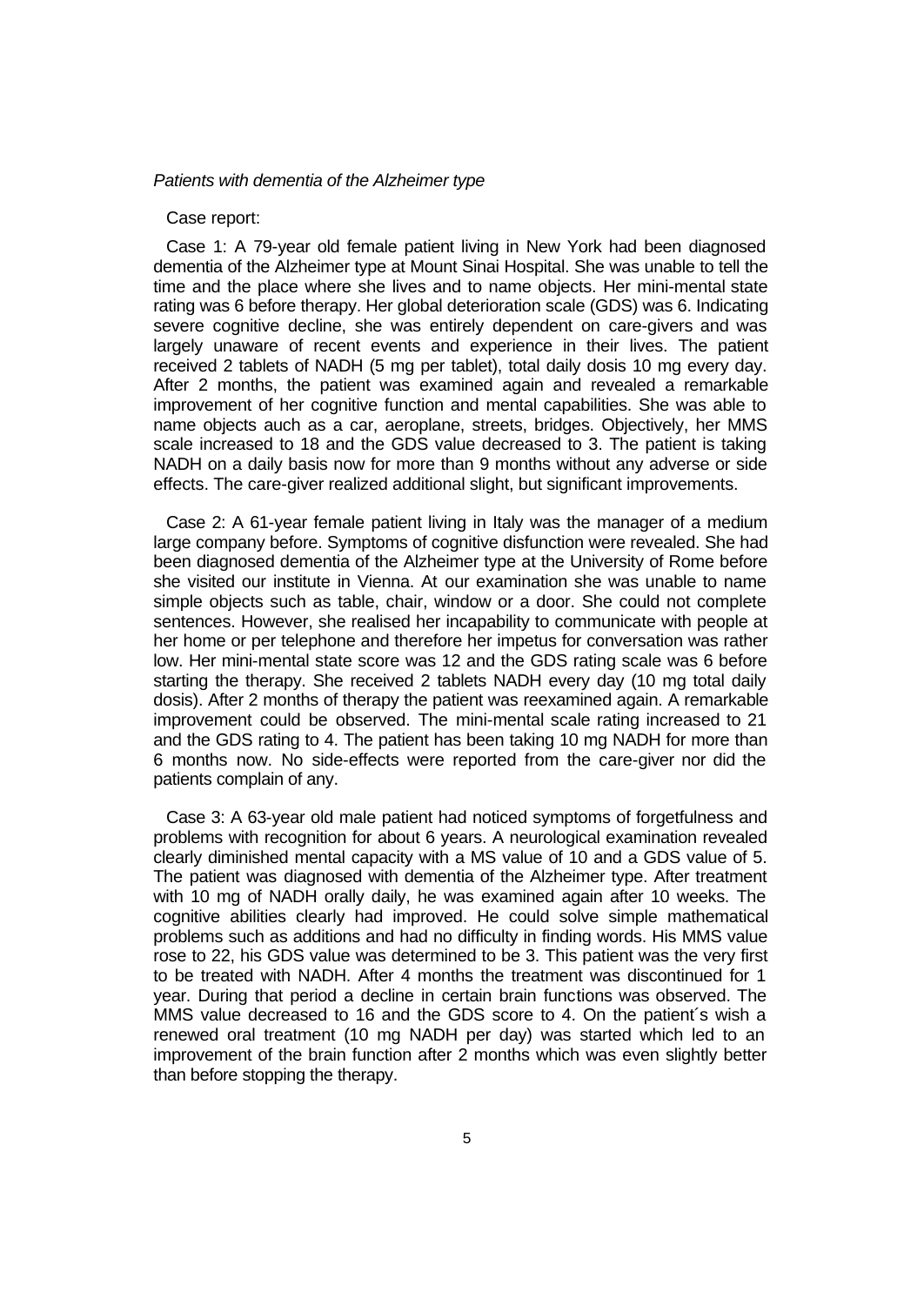Case 4: A 69-year old female patient had been forgetful for a few years and stated that her condition had deteriorated. She could not longer find her way back home after going shopping no longer knowing what she was supposed to buy. She could not find her way about in her own house and could not find her way from one room to the next. Her mini-mental state was a score of 8 and her global deterioration score (GDS) was 5. The patient was diagnosed in the department of neurology as dementia of the Alzheimer type. The patient then received 10 mg of NADH daily and was reexamined after 2 months of treatment. A significant improvement of the cognitive abilities had been noticed. The patient was able to go shopping, find her way around her home and could watch television and retain almost all what she had seen. Her mini-mental state score increased to 20 and her GDS value decreased to 3. The patient has been under treatment now for more than 6 months and the condition improved again gradually. No side-effects were observed nor did the patient complain of any.

Case 5: A 55-year old female patient exhibited a serious limited mental capacity. The patient´s vocabulary was extremely deficient, she frequently repeated words and exhibited a fixation on certain reiterations. She had great difficulties in reading simple sentences and she failed to understand their meanings. The patient could not perform the simplest of arithmetics and she was unable to contact. Her minimental score was 8 and her GDS value was 6. From this number it was deduced that the patient was suffering from dementia of the Alzheimer type. The patient received 2 tablets of NADH (5 mg per tablet) daily for 2 months before she visited us for a reexamination. After 2 months of therapy her cognitive function had distinctly improved, her short time and long time memory had increased and she could perform simple arithmetics and explain the meaning of proverbs. The GDS value had sunk to 3 and her MMS score had increased to 22. The therapy with NADH was continued on a daily basis of 10 mg orally. No side effects were observed during this extended therapy. Slight, but consistant improvement had been reported by the care-giver.

Case 6: A 65-year old male patient exhibiting significant forgetfulness and apathy. A neurological examination revealed a strong limited cognitive capability and impaired temporal and spacial orientation ability. The patient could not state the current date nor recall any recent news. His MMS was 10 and his GDS was 5. Neurologically he had no organic pecularities. The patient was diagnosed dementia of the Alzheimer type. 10 mg of NADH in form of 2 tablets of 5 mg were administered daily for a period of 8 weeks. After the therapy the patient exhibited a distinct improvement in his recollection capacity. He could state the correct date and he could recall news which he had heard. His MMS score rose from 10 to 21, his GDS values decreased from 5 to 3.

Case 7: A 57-year old female patient exhibited a serious limited mental capacity. She was unable to recognize and name objects and could not repeat words or short sentences. Simple arithmetics (single digit multiplication) as well as reading were not possible and she had no sense of time or place. She exhibited no neurological or organic peculiarities. Her mini-mental state value was 4, her GDS score was 6. The patient was diagnosed as having the dementia of the Alzheimer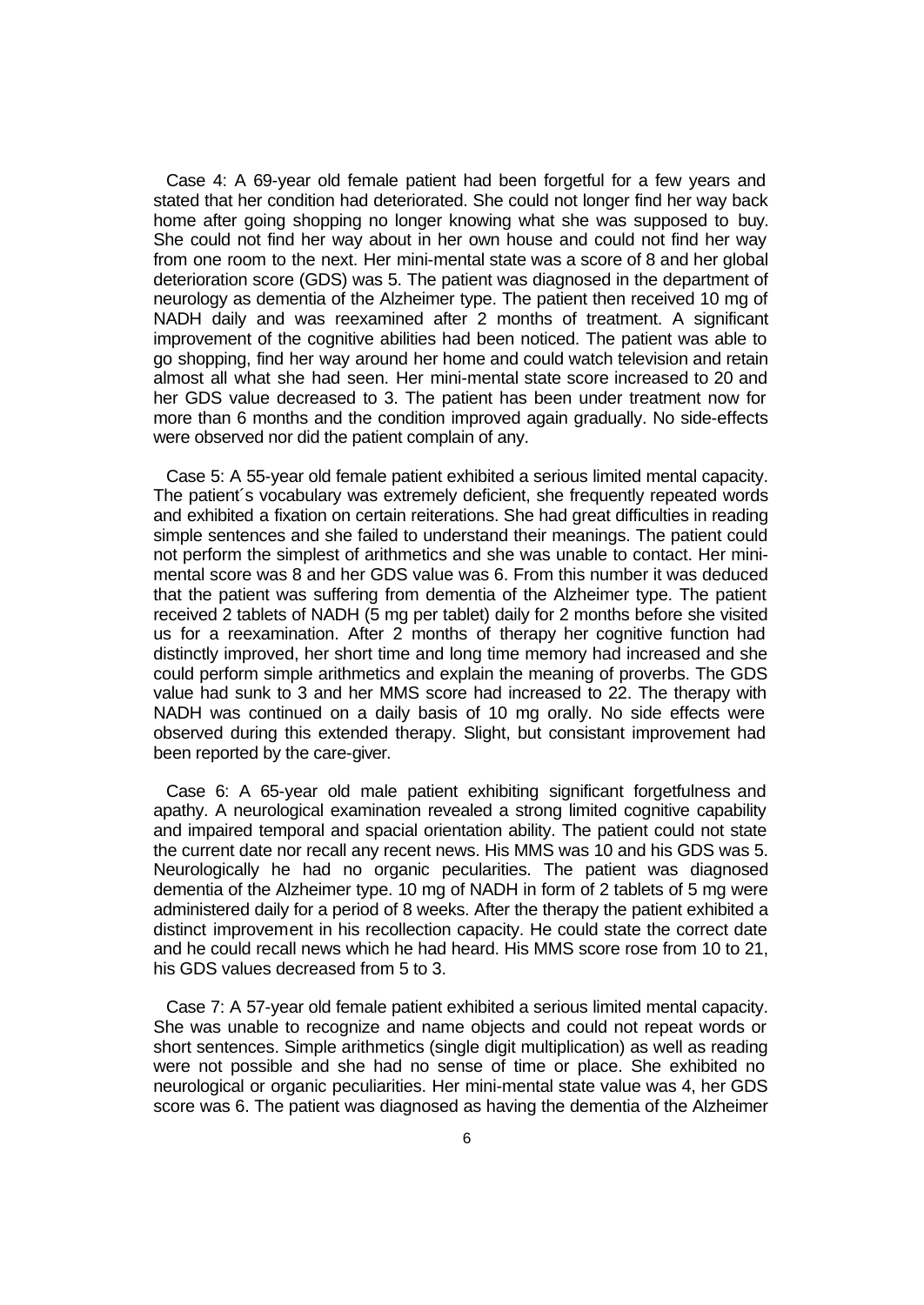type. 10 mg NADH were given orally on a daily basis for 10 weeks. After that period an examination was conducted and revealed that the patient´s cognitive abilities had significantly improved. The patient could perform simple arithmetics and draw simple conclusions by deductive reasoning. Her spacial and temporal orientation abilities were significantly improved. Her MMS score had risen to 16, her GDS value had dropped to 4. Thereafter, the same 8 week long therapy was repeated for another 2 months. The improvement of the patient´s condition was maintained during the extended therapy and no side-effects were observed. The patient stated that she felt much better physical as well as mental when taking NADH.

## **Discussion**

#### *Cancer patients*

The observation we made with our cancer patients when treated with NADH was twofold: First, the patient himself felt physically and psychically considerable better than before the NADH therapy. Second, there was a regression of the disease reflected by decrease in the size of the metastasis or the primary tumour which has been verified by CT scan or magnetic resonance. The mechanism how NADH acts in these cancer patients is unclear. For the time being one can only speculate on the molecular processes which are triggered and promoted by NADH. One assumption is that NADH provides additional energy to the cancer cells which may induce a differentiation process. NADH, also called Coenzyme I, is the key element in the energy production of a cell which takes place in the mitochondria. As shown in tissue cultures, NADH passes the cell membrane and goes into the mitochondria (VRECKO, unpublished observation). It also increases the activity of the enzyme NADH ubiquinone reductase which is regarded as the Complex I in the respiratory chain located in the inner side of the mitochondrial membrane. Whether this additonal energy will cause a better regulation in the direction of differentiation of the cancer cell remains to be elucidated. Another possibility could be that NADH increases the phagocytolytic capacity of leucocytes during the "metabolic burst" a process which is triggered when leucocytes come in touch with foreign matters or cell débris (ROOS & WEENING, 1979; GRISHAM & EVERSE, 1982). These cells need the energy to ingest the foreign material and to destroy it against cancer cells. This energy is mostly derived from glycolysis (SBARRA and KARNOVSKY, 1959). Whether NADH stimulates the cellular immune response has not yet been investigated. Some indirect evidence can be derived from preliminary findings in which NADH stimulates the neopterin biosynthesis in neuroblastoma cells (VRECKO, personal communication). Another possibility which has to be looked at is the influence of the neurotransmitter dopamine on tumor growth. There are epidemological studies indicating that Parkinsonian patients when treated for a longer period of time with L-Dopa, a precursor of dopamine, have lower incidence of cancer or if one develops it shows a much slower growth rate. This could be due to an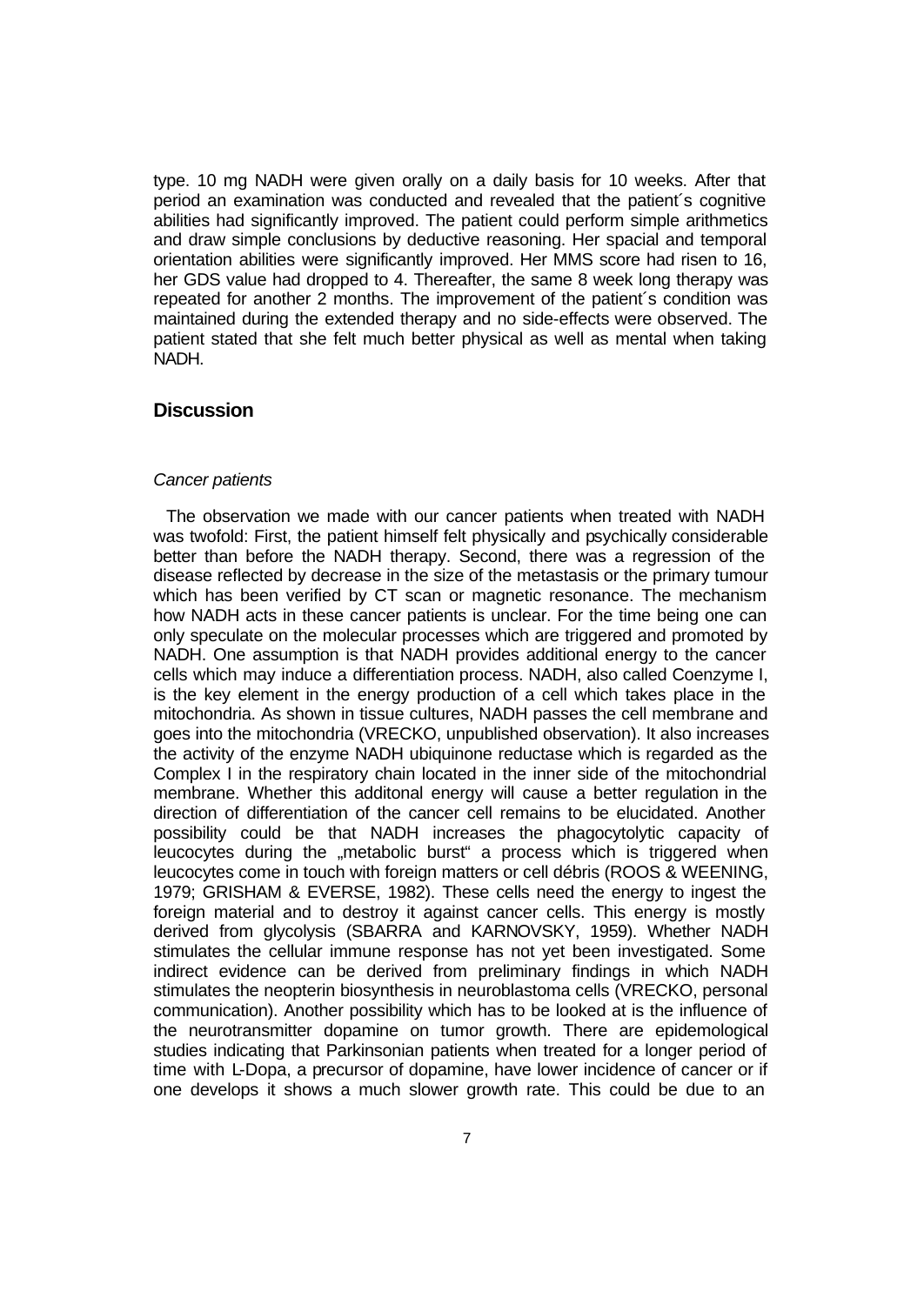overflow of the organism with dopamine which may have an inhibiting effect on the proliferation activity of cancer cells. We have shown in over 800 Parkinsonian patients that NADH increases the dopamine level in the plasma and the dopamine metabolites in the urine. Furthermore it has been shown in the pheochromocytoma cells that NADH is able to stimulate dopamine production sixfold (VRECKO et al., 1992). Further studies are on the way to show whether cancer patients who are on NADH treatment have higher levels of dopamine in their plasma than cancer patients without NADH.

Although the number of patients we have treated so far with NADH is rather low, the observations made are remarkable. Taking into account that numerous cancer patients do not respond to the classical therapy of chemo- and radiotherapy, NADH may represent a potential alternative in particular as it is a safe naturally occuring substance. The 10 mg NADH we have applied corresponds to approximately 0.014 mg/kg body weight. The maximum tolerated dose of NADH given to dogs intravenously for 14 days was found to be 500 mg/kg. This is more than 7000 times more than the dosage which we have applied to our patients.

#### *Alzheimer patients*

Our clinical trial using NADH as new therapeutic approach for demented patients was based on the findings of GOTTFRIES et al. (1984) that the brains of these patients not only have a deficit in acetylcholine but also in dopamine and noradrenaline. From our studies with Parkinsonian patients (BIRKMAYER et al., 1989a,b) we learned that NADH increases dopamine biosynthesis and with it the features related to dopamine activity such as posture, strength, mobility and libido. As dopamine is a direct precursor for noradrenaline an increase in dopamine caused an elevation of the noradrenaline content in those particular brain areas. The increase in noradrenaline concentration is reflected by a higher alertness, spontaneous reactivity and emotional participation. In a number of our patients we found that the dopamine and the noradrenaline metabolites in the urine were also elevated after NADH therapy. Whether or not this increase in dopamine and noradrenaline is responsible for the improvement in cognitive functions is presently elucidated.

## **References**

BIOCHEMICA INFORMATION ß-Nicotinamid-adenin-dinucleotid NAD und NADH by BOEHRINGER Mannheim GmbH, (1969), Biochemica.

BIRKMAYER G.J.D., BIRKMAYER W. (1989a): Stimulation of endogenous Ldopa biosynthesis - a new principle for the therapy of Parkinson´s disease. The clinical effect of nicotinamide adenine dinucleotide (NADH) and nicotinamide adenine dinucleotidephosphate (NADPH). Acta neurol Scand., 126: 183-187.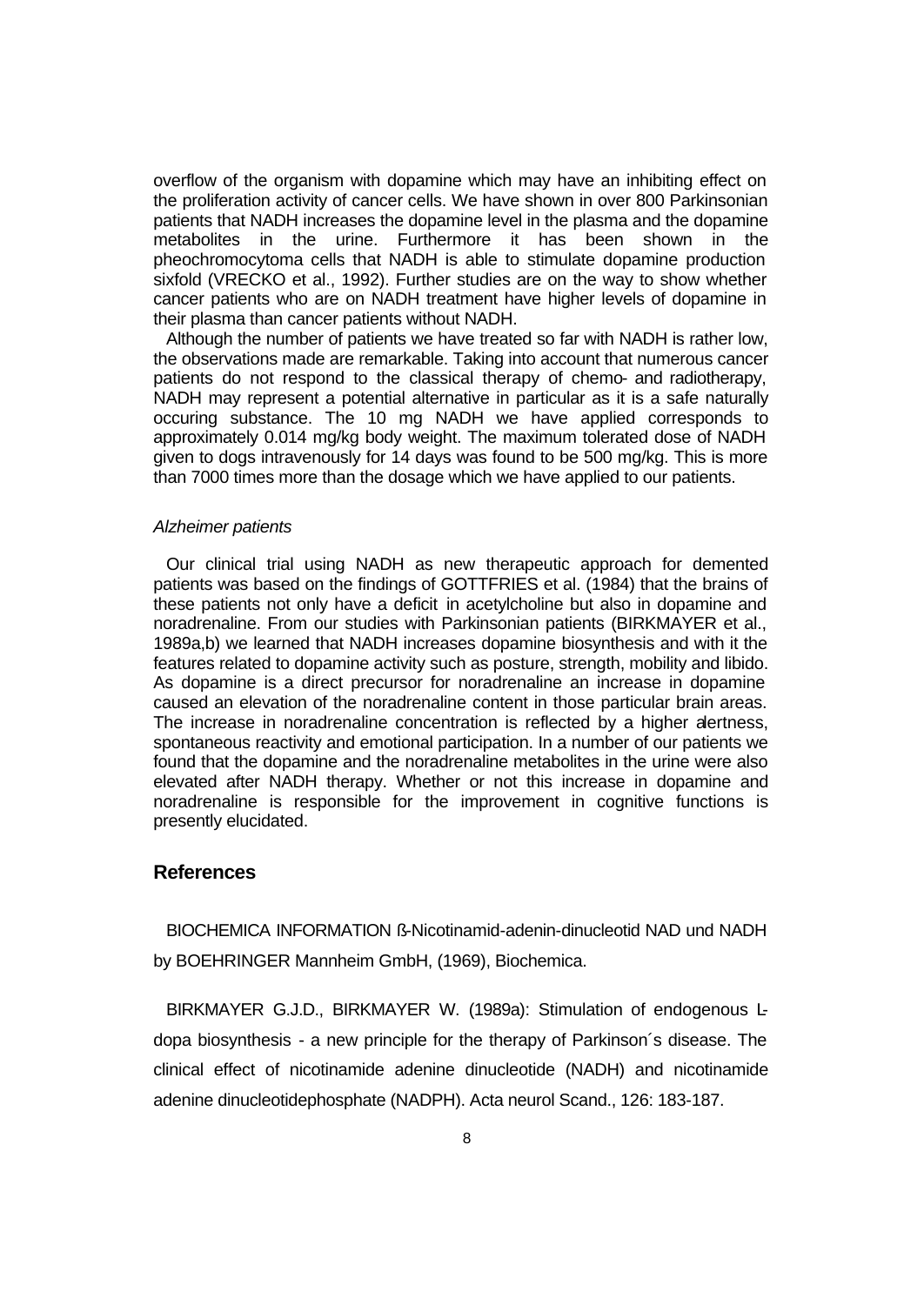BIRKMAYER J.G.D., BIRKMAYER W. (1989b): Stimulation of endogenous L-DOPA biosynthesis - a new principle for the therapy of Parkinson´s disease. I. The clinical effect of Nicotinamidadenindinucleotide (NADH) and Nicotinamideadenindinucleotidephosphate (NADPH). Acta neurol. Scand 26: 183- 187.

BIRKMAYER J.G.D., VRECKO C., VOLC D., BIRKMAYER W. (1993): Nicotinamide adenine dinucleotide (NADH) - a new therapeutic approach to Parkinson´s disease. Comparison of oral and parenteral application. Acta Neurol. Scand. 1993:87: Suppl. 146:32-35.

BIRKMAYER J.G.D., BIRKMAYER W. (1991): The Coenzyme Nicotinamide Adenine Dinucleotide (NADH) as Biological Antidepressive Agent Experience With 205 Patients. New Trends in Clinical Neuropharmacology Vol. V-No. 3/4.

BIRKMAYER W., BIRKMAYER J.D.G., VRECKO C., PALETTA B., RESCHENHOFER E., OTT E. (1990 b): Nicotinamide adenine dinucleotide (NADH) as medication for Parkinson´s Disease. Experience with 415 Patients. New Trends in Clinical Neuropharmacology Vol. IV, no. 1, 1990.

BIRKMAYER W., BIRKMAYER J.G.D. (1989c): Nicotinamidadenindinucleotide (NADH): The New Approach in the Therapy of Parkinson´s Disease. Ann Cli Sci 19: 38-43.

BIRKMAYER W., BIRKMAYER J.G.D., VRECKO C., PALETTA B., RESCHENHOFER E., OTT E. (1990a): Nicotinamide Adenine Dinucleotide (NADH) as Medication for Parkinson´s Disease. Experience with 415 Patients. New Trends in Clinical Neuropharmacology Vol. IV, n. 1, 7-24.

BIRKMAYER W., BIRKMAYER J.G.D., VRECKO K., PALETTA B. (1990b): The Clinical Benefit of NADH as Stimulator of Endogenous L-Dopa Biosynthesis in Parkinsonian Patients. In: Advances in Neurology, Vol. 53: Parkinson´s Disease: